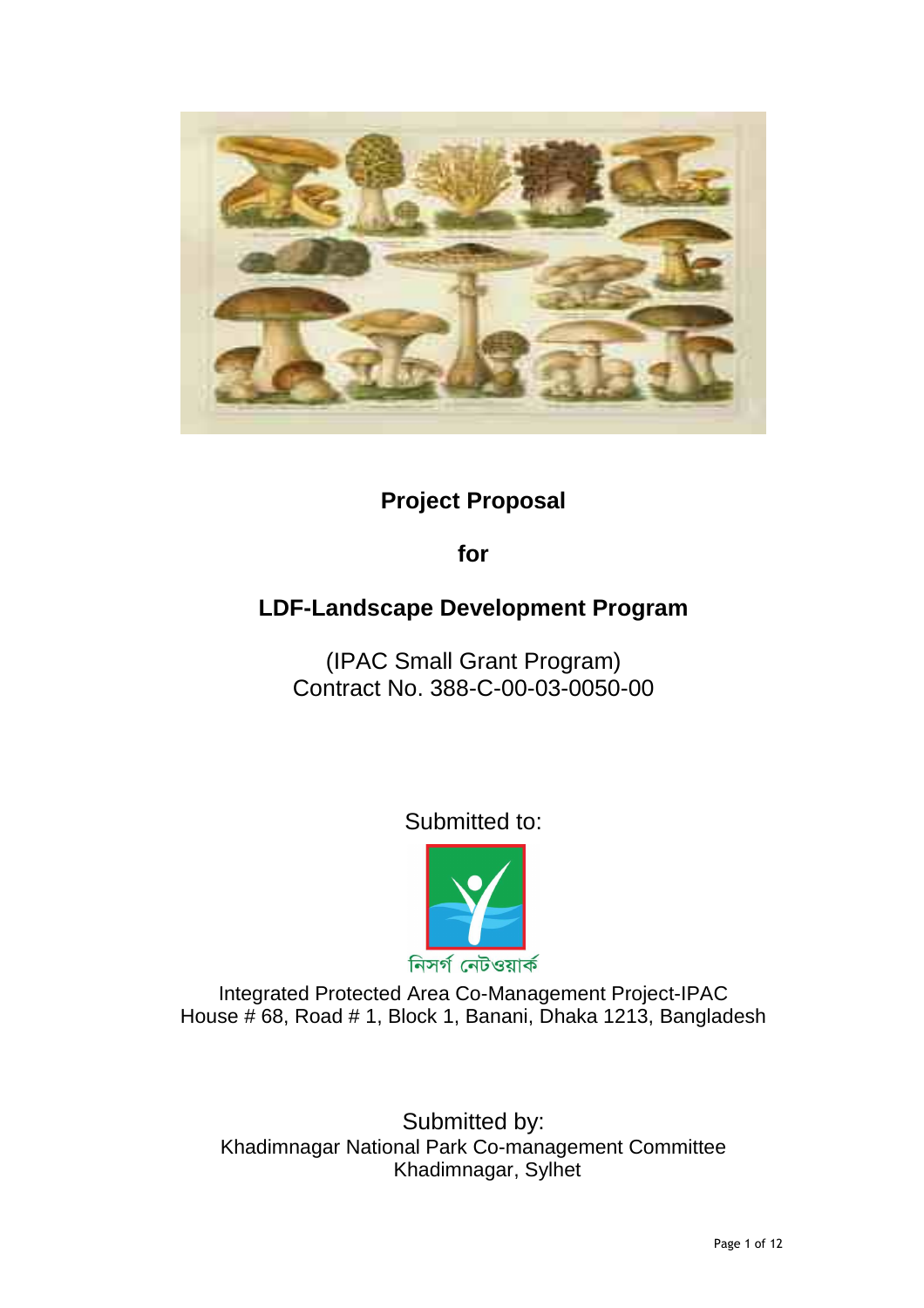## **ANNEX I: APPLICATIONS/REQUEST FOR FUNDING FOR IPAC SMALL GRANTS**

- **1. Title:** Mushroom Cultivation and Dug Well Restoration Project
- **2. Executive Summary:** Khadimnagar National Park has been established in 2006 with an area of 678.80 ha (1676.73 acres). Prior to declaration of National Park the forest was as Reserve Forest since 1957. The forest is under the jurisdiction of North Sylhet range-1 under Sylhet Forest Division and is located at a distance of 15 km on the Northeastern of Sylhet city. A total of 22 villages having varied degree of stake with the forest have been identified, of which all village are located outside the forest in the range of 1-5 km away from the forest. The people of the landscape and its surrounding villages are mostly illiterate and unemployed so they traditionally dependent on forest resources for their livelihood.

A Co-Management Council and a Co- Management Committee (CMC) have been formed on 19<sup>th</sup> Oct. 2009 for collaborative management of Khadimnagar National Park by involving different stakeholders who are related with forest resources. The overall objective of CMC is to conserve the forest resources through Co-management approach. The proposed project "KNP Mushroom Cultivation and Dug well renovation Project" will be a community based AIGA that aims on livelihood improvement which will contribute in achieving the broader objective of Co-management approach.

The project will comprise with thirty members (Male-08 & Female-22) of Village Conservation Forums (VCF) for Mushroom project and 120 households for dug well project, under guidance of Khadimnagar National Park Co-management Committee. All the participants will be trained by Horticulturist. Participatory approach has been followed in selection of the participants for establishing "KNP Mushroom Cultivation" project. Priorities have been given to Forest depended VCF members especially young women, small, marginal and landless farmers, rural youth etc. as they are the frontline soldiers for conservation.

The training campaign will be supervised by the CMC of KNP, Horticulture center, Sylhet, Forest department and also IPAC authority. Although it is a very small initiatives but it will create a greater avenue for the new CMC of Khadimnagar National Park to initiate long term income generating activities, which ultimately contribute to the overall objectives of biodiversity conservation and climate chance adaptation.

**3. Logical Framework:** Logical framework of proposed grant activity in **Bangla**.

| <b>Project summary</b>                                                                                                                                                                                   | <b>Measurable</b><br>indicators                                                                     | <b>Means of</b><br>verification                                               | <b>Assumptions and</b><br>risks                                   |
|----------------------------------------------------------------------------------------------------------------------------------------------------------------------------------------------------------|-----------------------------------------------------------------------------------------------------|-------------------------------------------------------------------------------|-------------------------------------------------------------------|
| j¶"<br>RxweKvi Dbœqb NUv‡bv hvi<br>gva tg ebm¤ú` msi¶tY<br>mvwe©Kfv‡e mn-e"e" vbcvi<br>$c \times wZi$ g~j D $\ddagger$ Ïk AwR©Z<br>n‡e                                                                   | ebm¤ú‡`i Dci<br>wbf©ikxjZv<br>Kgte Ges<br>$msi\PYg\sim iK$<br>Kvh©µ‡g<br>$f$ ~wg $Kv$ iv $Lte$      | cÖfve<br>$g \sim j \dot{g}$ vqb<br>$c\ddot{O}wZ\ddagger e'b$                  | Ae vnZfvte<br>cÖvwZôvwbK<br>mn‡hvwMZv<br>$c$ vIqv hv $\uparrow$ e |
| D <sup>†</sup> İk"<br>KwgDwbwU wfwEK weKí<br>Avqea©K Kg©KvÛ cÖeZ©Y<br>Kiv Ges MÖvg msi $\P$ Y ` $\ddagger$ ji<br>`wi` <sup>a</sup> m`m`‡`i A_©‰bwZK<br>myweavw` evov‡by hv‡Z K‡i<br>eb Ges cÖwZtetki Dci | gvki"g<br>$\dagger c\ddot{O}vWv\pm$<br>wewµi gva tg<br>DcKvitfvwM<br>`‡ji ^`wbK Mo<br>Avq wbwðZ n‡e | wee, wZ,<br>ch©‡e¶Y,<br>$c\ddot{O}PviYv$<br>Ges cÖKí<br>$c\ddot{O}$ w $Zte'b$ | mycÖwZwôZ<br>evRvi<br>$e^-e^-$ vcby<br>mnthvwMZv<br>cvIqv         |

**Components**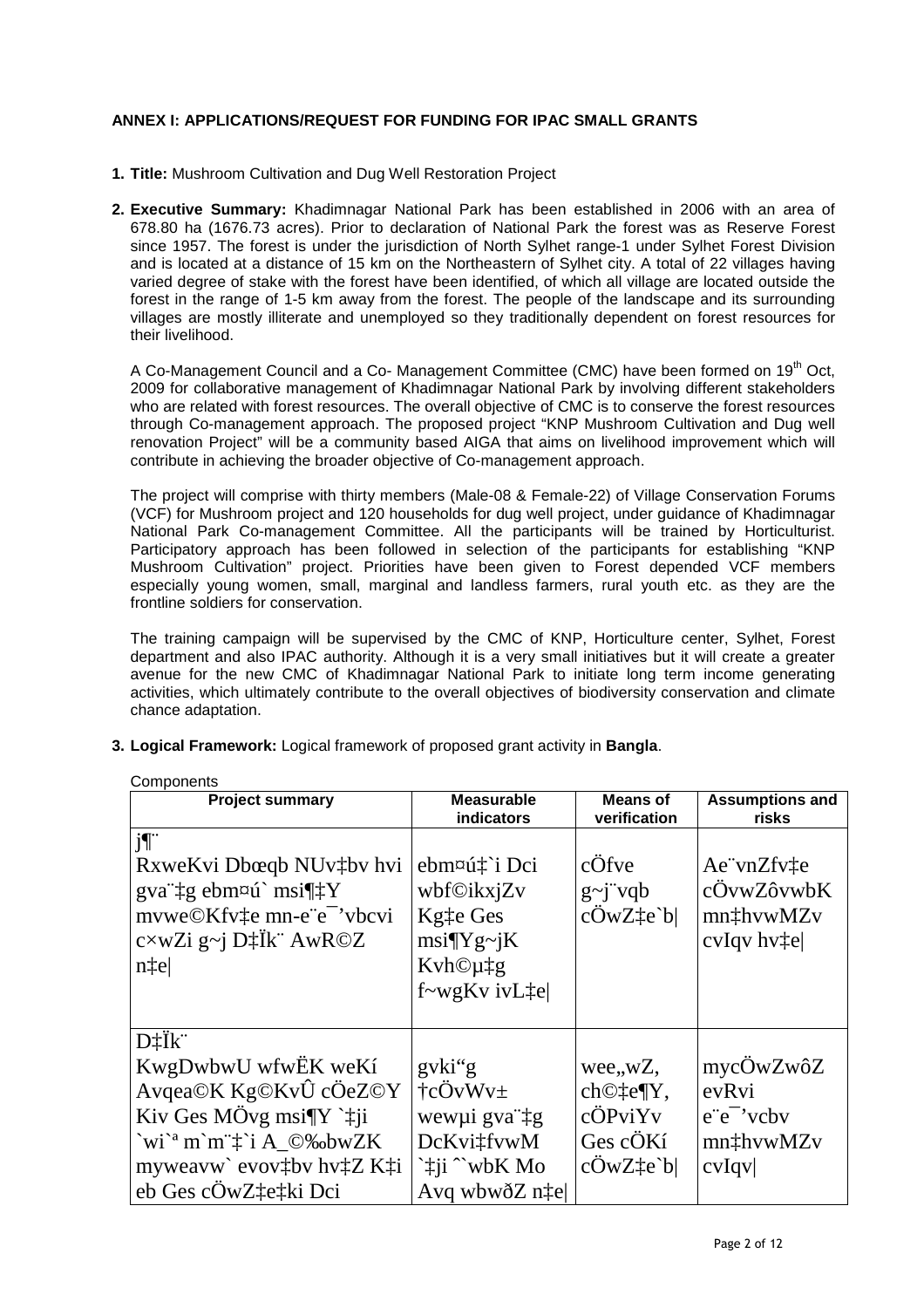| <b>Project summary</b>                                                                        | <b>Measurable</b><br>indicators                                                                                                                                                  | <b>Means of</b><br>verification                                    | <b>Assumptions and</b><br>risks |
|-----------------------------------------------------------------------------------------------|----------------------------------------------------------------------------------------------------------------------------------------------------------------------------------|--------------------------------------------------------------------|---------------------------------|
| Aa:cvZRwbZ Pvc Kwg‡q                                                                          | Kgc‡¶ 30wU                                                                                                                                                                       |                                                                    |                                 |
| Avb‡e                                                                                         | DcKvi‡fvwM                                                                                                                                                                       |                                                                    |                                 |
|                                                                                               | cwievi hviv                                                                                                                                                                      |                                                                    |                                 |
|                                                                                               | Zv‡`i RxweKv                                                                                                                                                                     |                                                                    |                                 |
|                                                                                               | wbe©v‡ni Rb"                                                                                                                                                                     |                                                                    |                                 |
|                                                                                               | eb m¤ú‡`i Dci                                                                                                                                                                    |                                                                    |                                 |
|                                                                                               | wbf©ikxj  Zviv                                                                                                                                                                   |                                                                    |                                 |
|                                                                                               | te-AvBwb                                                                                                                                                                         |                                                                    |                                 |
|                                                                                               | Kvh©µg (hvnv                                                                                                                                                                     |                                                                    |                                 |
|                                                                                               | cÓwZ‡ekMZ                                                                                                                                                                        |                                                                    |                                 |
|                                                                                               | Aa:cvZ Gi                                                                                                                                                                        |                                                                    |                                 |
|                                                                                               | $KviY$ ) $\uparrow$ $\downarrow$ K                                                                                                                                               |                                                                    |                                 |
|                                                                                               | wd‡i Avm‡e Ges                                                                                                                                                                   |                                                                    |                                 |
|                                                                                               | eb I Rxe‰ewPÎ <sup>"</sup>                                                                                                                                                       |                                                                    |                                 |
|                                                                                               | $msi\P\ddagger Y$ Ae`vb                                                                                                                                                          |                                                                    |                                 |
|                                                                                               | ivL‡e                                                                                                                                                                            |                                                                    |                                 |
| Outputs:                                                                                      |                                                                                                                                                                                  | GjwWGd                                                             |                                 |
| MOvg msi $\P$ Y ` $\ddagger$ ji 30 Rb                                                         | $\blacksquare$ GjwWGd                                                                                                                                                            | $c$ $OK1$                                                          |                                 |
| gvki"g Pv‡li<br>$m$ $m$ $\ddot{\ }$<br>Dci                                                    | $c\ddot{\rm O}$ Kí $c\ddot{\rm O}$ <sup>-</sup> —                                                                                                                                | $c\ddot{\mathrm{O}}^{-}$ —                                         |                                 |
| $c$ Öwkw¶Z n $\ddagger$ e                                                                     | veby 'Zix                                                                                                                                                                        | veby                                                               |                                 |
| Lvw`gbMi RvZxq D`"vb‡K                                                                        | $\blacksquare$ j"vÛ‡ <sup>-</sup> <c< th=""><th><math>\overline{\mathbf{y}}</math> j v<math>\hat{\mathbf{U}}</math> <math>\uparrow</math> <math>\sim</math> c</th><th></th></c<> | $\overline{\mathbf{y}}$ j v $\hat{\mathbf{U}}$ $\uparrow$ $\sim$ c |                                 |
| $\dagger K$ <sup>2</sup> K <sup><math>\dagger</math></sup> i Bnvi j v $\hat{U}^{\dagger -}$ c | GjvKvq                                                                                                                                                                           | GjvKvq                                                             |                                 |
| GjvKvq gvki"g Pv‡li 3wU                                                                       | gvki"g Pv‡li                                                                                                                                                                     | gvki"g                                                             |                                 |
| $\dagger K$ <sup>2 -</sup> 'vwcZ n $\ddagger$ e                                               | $3wU$ $\dagger$ K $\rightarrow$ <sup>2</sup>                                                                                                                                     | Pvtli                                                              |                                 |
| $msi\sqrt{Y}$ weltq $\div$ Ktnvivit i<br>Ξ                                                    | -'vwcZ                                                                                                                                                                           | 3wU                                                                |                                 |
| $gt{a}$ m <sup><math>\dagger</math></sup> PZbZv e, w $\times$ cv $\text{te}$                  | $\sim$ wbK M $\ddagger$ o                                                                                                                                                        | $\dagger K$ <sup>a</sup>                                           |                                 |
| ■ gvki"g Pv‡li gva"‡g Kgc‡¶                                                                   | 100-120                                                                                                                                                                          | - 'vwcZ                                                            |                                 |
| 40wU cwievi wewfbœfv‡e                                                                        | UvKv ewa©Z                                                                                                                                                                       | $\bullet$ gvki"g                                                   |                                 |
| $DcKZ$ n‡e<br>(DcKiY)                                                                         | Av‡qi                                                                                                                                                                            | weµ‡qi                                                             |                                 |
| $\dagger$ cÖvWv $\pm$<br>mieivn,                                                              | $my\ddagger hvM$                                                                                                                                                                 | $\dagger$ $\div U \ddagger g \times U$                             |                                 |
| $c\ddot{O}$ wµqv $RvZKiY$ , cwienb                                                            | $\blacksquare$ 650 † jv $\ddagger$ Ki                                                                                                                                            | $\blacksquare$ Bw>`iv                                              |                                 |
| evRviRvZKiY<br>Gi<br>Ges                                                                      | wbivc` cvwbi                                                                                                                                                                     | $e$ env $\ddagger$ ii                                              |                                 |
| $\left  \right $ gva $\left  \right $                                                         | $e^-e^-v$                                                                                                                                                                        | Qwe                                                                |                                 |
| gvki"g PvlxMY <sup>N</sup> wbK<br>ш                                                           | $\blacksquare$ † $\pm$ K $\ddagger$ nvivi $\ddagger$ `i                                                                                                                          | $m\ddot{m}\ddot{c}$ ; $i$                                          |                                 |
| M $\ddagger$ o 100-120 UvKv ewa©Z                                                             | g‡a"                                                                                                                                                                             | Pzw <sup>3</sup> bvgv                                              |                                 |
| $Av$ : qi my: hvM cv: eb                                                                      | $e\ddot{U}zZ_1cyY\odot$                                                                                                                                                          |                                                                    |                                 |
| KwgDwbwU<br>$ch$ ©v $\ddagger$ q<br>ш                                                         | Kvh©m¤úK                                                                                                                                                                         |                                                                    |                                 |
| `xN©‡gqv`x KwlwfwEK                                                                           |                                                                                                                                                                                  |                                                                    |                                 |
| $A\nu q$ ea $\odot K$<br>Kvh©µg                                                               |                                                                                                                                                                                  |                                                                    |                                 |
| $c\ddot{\text{O}}$ w $Zw\hat{o}Z$ n‡e                                                         |                                                                                                                                                                                  |                                                                    |                                 |
| 650 †jv‡Ki wbivc` cvwbi                                                                       |                                                                                                                                                                                  |                                                                    |                                 |
| e"e" v n‡e                                                                                    |                                                                                                                                                                                  |                                                                    |                                 |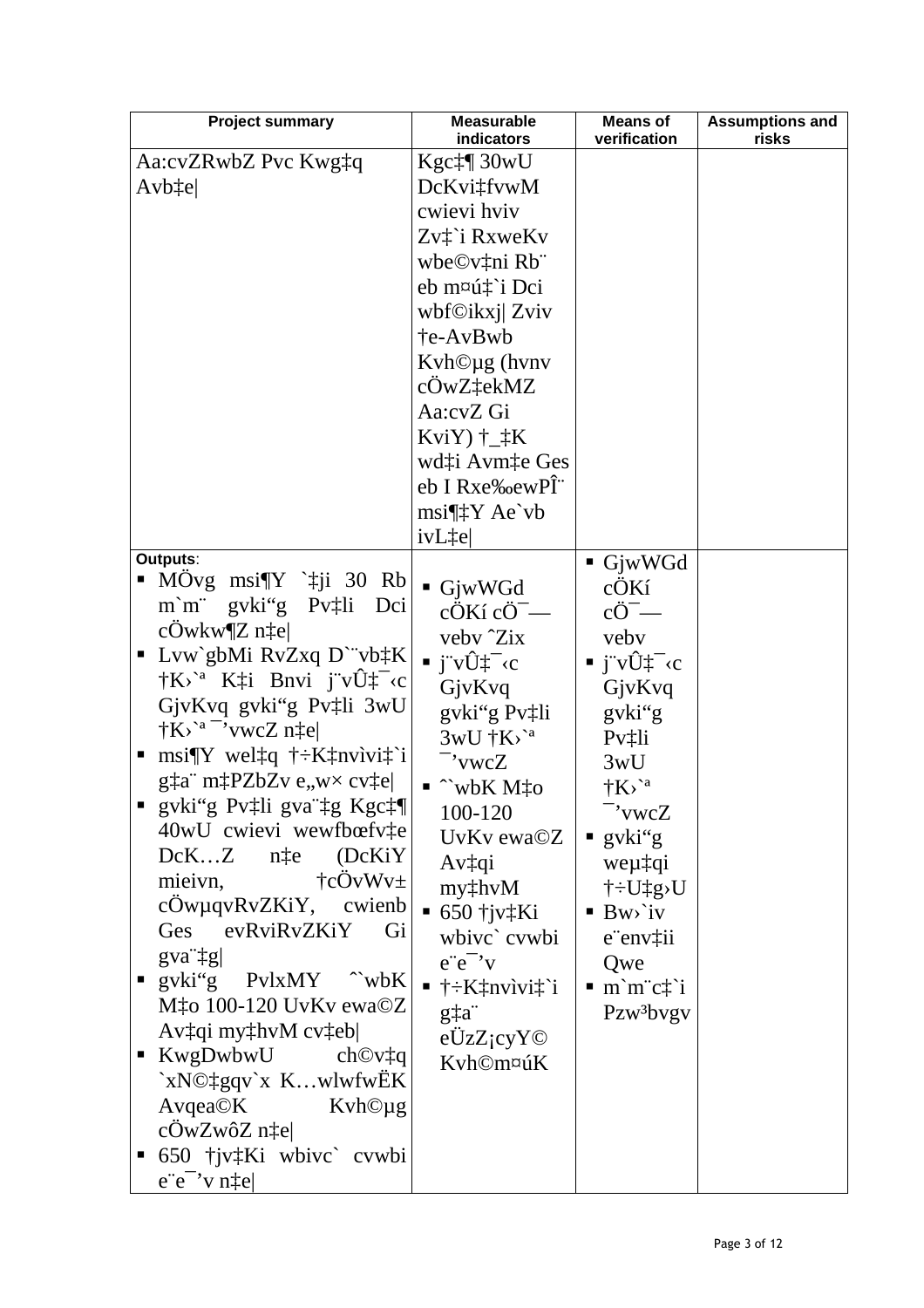| <b>Project summary</b>                                                                      | <b>Measurable</b> | <b>Means of</b> | <b>Assumptions and</b> |
|---------------------------------------------------------------------------------------------|-------------------|-----------------|------------------------|
|                                                                                             | indicators        | verification    | risks                  |
| $\blacksquare$ j"vÛ‡ <sup>-</sup> <c<br>GjvKvq<br/>Lvw`gbMi RvZxq D`"vb</c<br>              |                   |                 |                        |
| mn-e"e" vcbv KwgwUi                                                                         |                   |                 |                        |
| mybvg AwR©Z n‡e                                                                             |                   |                 |                        |
| $\blacksquare$ wfwmGd<br>m'm''                                                              |                   |                 |                        |
| mvgvwRK gh©v`v e,w×                                                                         |                   |                 |                        |
| cv‡e Ges MÖvgwU GKwU                                                                        |                   |                 |                        |
| $Av$ <sup>k<math>\odot</math></sup> MO <sup>vg</sup> wnmv <sup><math>\ddagger</math>e</sup> |                   |                 |                        |
| $c$ ÔwZôv cv $\ddagger$ e                                                                   |                   |                 |                        |
| • eb wefvM, wmGgwm,                                                                         |                   |                 |                        |
| niwUKvjPvi †m>Uvi,                                                                          |                   |                 |                        |
| $g\nu$ ki"g mwgwZ, "vbxq                                                                    |                   |                 |                        |
| miKvi Ges Ab"vb"                                                                            |                   |                 |                        |
| $\dagger$ : K $\ddagger$ nvivi $\ddagger$ i g $\ddagger$ a                                  |                   |                 |                        |
| eÜzZicyY <sup>©</sup> Kvh©m¤úK©                                                             |                   |                 |                        |
| Mto DVte                                                                                    |                   |                 |                        |
|                                                                                             |                   |                 |                        |
| Kvh©µgt                                                                                     |                   |                 |                        |
| • GjwWGd cÖKí cÖ <sup>-</sup> —vebv                                                         |                   |                 |                        |
| "Zixi welq wmGgwm mfvq                                                                      |                   |                 |                        |
| AvtivPbv Ges wm×vš-                                                                         |                   |                 |                        |
| $M\ddot{o}nY$                                                                               |                   |                 |                        |
| • $gvki''g$ Pv‡li m¤¢ve Zv                                                                  |                   |                 |                        |
| hvPvB Ges nwU©KvjPvi                                                                        |                   |                 |                        |
| †m>Uv‡ii civgk© MÖnY                                                                        |                   |                 |                        |
| • $c\ddot{\mathrm{O}}$ -veby $\hat{\mathrm{Z}}$ ix, $g\sim j$                               |                   |                 |                        |
| $\dagger + K^{\dagger}_k n$ vivi $\ddagger$ 'i mv $\ddagger$                                |                   |                 |                        |
| $gZwewbgq$ Ges $c\ddot{O}^{-}$ —ve                                                          |                   |                 |                        |
| †ck Kiv                                                                                     |                   |                 |                        |
| • $DcKvi$ : fvwM wbe©vPb,                                                                   |                   |                 |                        |
| mwgwZ MVb Ges gvki"g                                                                        |                   |                 |                        |
| en~gyLx mgevq mwgwZi                                                                        |                   |                 |                        |
| $mv_{\perp}^{\dagger}$ wjs $\ddagger$ KR <sup>-</sup> 'vcb                                  |                   |                 |                        |
| wbmM© mnvqK<br>Ges                                                                          |                   |                 |                        |
| wmGgwm m`m` $\ddagger$ `i wb $\ddagger q$                                                   |                   |                 |                        |
| GAvBwRG ev <sup>-</sup> —evqb                                                               |                   |                 |                        |
| KwgwU MVb                                                                                   |                   |                 |                        |
| • K $1K^+_4$ `i gvki"g Pv $\ddagger$ li                                                     |                   |                 |                        |
| weltq mtPZbZv evovtby,                                                                      |                   |                 |                        |
| DØy×KiY Ges G Kv‡R                                                                          |                   |                 |                        |
| m¤ú,, <sup>3</sup> Kiv Ges gvki"g Pv‡li                                                     |                   |                 |                        |
| Dci 03 w`thi c $\ddot{\text{O}}$ wk¶Y                                                       |                   |                 |                        |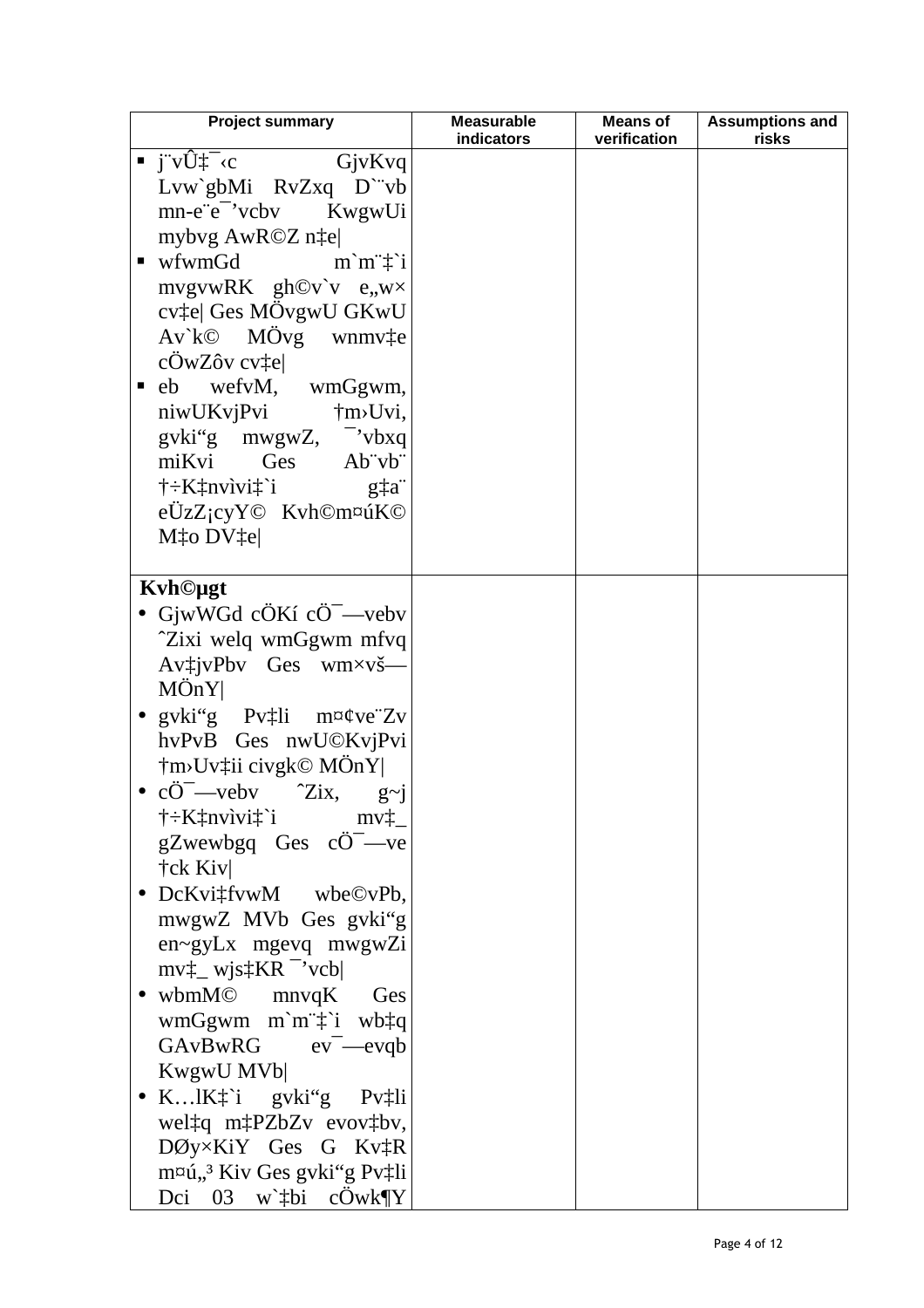| <b>Project summary</b>                                                          | <b>Measurable</b><br>indicators | <b>Means of</b><br>verification | <b>Assumptions and</b><br>risks |
|---------------------------------------------------------------------------------|---------------------------------|---------------------------------|---------------------------------|
| AvtgyRb Kiv                                                                     |                                 |                                 |                                 |
| • 3wU gvki"g $\dagger$ K>' <sup>a -</sup> 'vcb                                  |                                 |                                 |                                 |
| (cÖ‡qvRbxq gv‡ci Ni                                                             |                                 |                                 |                                 |
| wbg©vY Kiv, i"vK ~Zix                                                           |                                 |                                 |                                 |
| $BZ'vw'$ mn)<br>Ges                                                             |                                 |                                 |                                 |
| $c\ddot{\mathrm{Q}}$ : qvRbxq DcKiY mieivn                                      |                                 |                                 |                                 |
| · K lK <sup>*</sup> i wewfbœ Rv <sup>*</sup> Zi                                 |                                 |                                 |                                 |
| gvki"‡gi evRvi m¤úK©xZ                                                          |                                 |                                 |                                 |
| $Z^{\prime\prime}$ Av'vb-cO'vb Kiv Ges                                          |                                 |                                 |                                 |
| Drevw'Z cY"mg~‡ni Dchy <sup>3</sup>                                             |                                 |                                 |                                 |
| evRvi wPwýZ Kiv I weµ‡qi                                                        |                                 |                                 |                                 |
| $e^-e^-$ <sup>v</sup> Kiv                                                       |                                 |                                 |                                 |
| • K $1K_{+}^{+}i$ Ges gvki"g                                                    |                                 |                                 |                                 |
| wetuZvt'i Rb GKwU                                                               |                                 |                                 |                                 |
| mvaviY HKgZ" "Zix Ki‡Z                                                          |                                 |                                 |                                 |
| mfv, †mwgbvi, IqvK©kc                                                           |                                 |                                 |                                 |
| $Av\ddagger qvRb$ Kiv                                                           |                                 |                                 |                                 |
| • cyivZb GKwU B>'viv (Dug                                                       |                                 |                                 |                                 |
| well) $\ddagger$ givgZ/ i¶Yv $\ddagger$ e¶Y                                     |                                 |                                 |                                 |
| KvR                                                                             |                                 |                                 |                                 |
| • gvki"g $Pv\ddagger li$ cO <sup>-</sup> 'wZ,                                   |                                 |                                 |                                 |
| wewfbœ Rv‡Zi gvki"g                                                             |                                 |                                 |                                 |
| $Pv$ ‡li †KŠkjmg~n, Drcvw`Z                                                     |                                 |                                 |                                 |
| cY" cÖwKqvRvZKiY Ges                                                            |                                 |                                 |                                 |
| msi¶Y c $\times wZ$ , gvYwbqš <sub>i</sub> Y,                                   |                                 |                                 |                                 |
| c"v‡KURvZ Kiv Ges evRvi                                                         |                                 |                                 |                                 |
| $e^-e^-$ 'vcbv<br>$w$ elq $K$                                                   |                                 |                                 |                                 |
| $i''Zic-Y@$ $Z_i'vw'i$                                                          |                                 |                                 |                                 |
| $WKz_+^*g$ >U msi¶Y Ges                                                         |                                 |                                 |                                 |
| $h_vh_c$ cOPvi Kiv                                                              |                                 |                                 |                                 |
| gvki"g Pvl Ges wecbb                                                            |                                 |                                 |                                 |
| mswk-ó<br>wewfbo                                                                |                                 |                                 |                                 |
| $\dagger$ : K $\ddagger$ nvivi $\ddagger$ i                                     |                                 |                                 |                                 |
| mn‡hvwMZv I Zv‡`i g‡a"                                                          |                                 |                                 |                                 |
| †bUIqvK© M‡o †Zvjv                                                              |                                 |                                 |                                 |
| gvki"g $Pvl$ $\dagger K^* \gtrsim$ <sup>2</sup>                                 |                                 |                                 |                                 |
| cwi`k©K‡`i Rb" GKwU                                                             |                                 |                                 |                                 |
| cwi`k©Y/ gš—e" eB ivLv                                                          |                                 |                                 |                                 |
| $hv$ <sup><math>\ddagger</math></sup> Z K $\ddagger$ i cwi $k$ ©K $\ddagger$ 'i |                                 |                                 |                                 |
| $gZvgZ$ mycvwikmg~n                                                             |                                 |                                 |                                 |
| cieZ©x‡Z Av‡iv Dbœq‡bi                                                          |                                 |                                 |                                 |
| $Rb$ Kv $\ddagger R$ jvMv $\ddagger$ bv hvq                                     |                                 |                                 |                                 |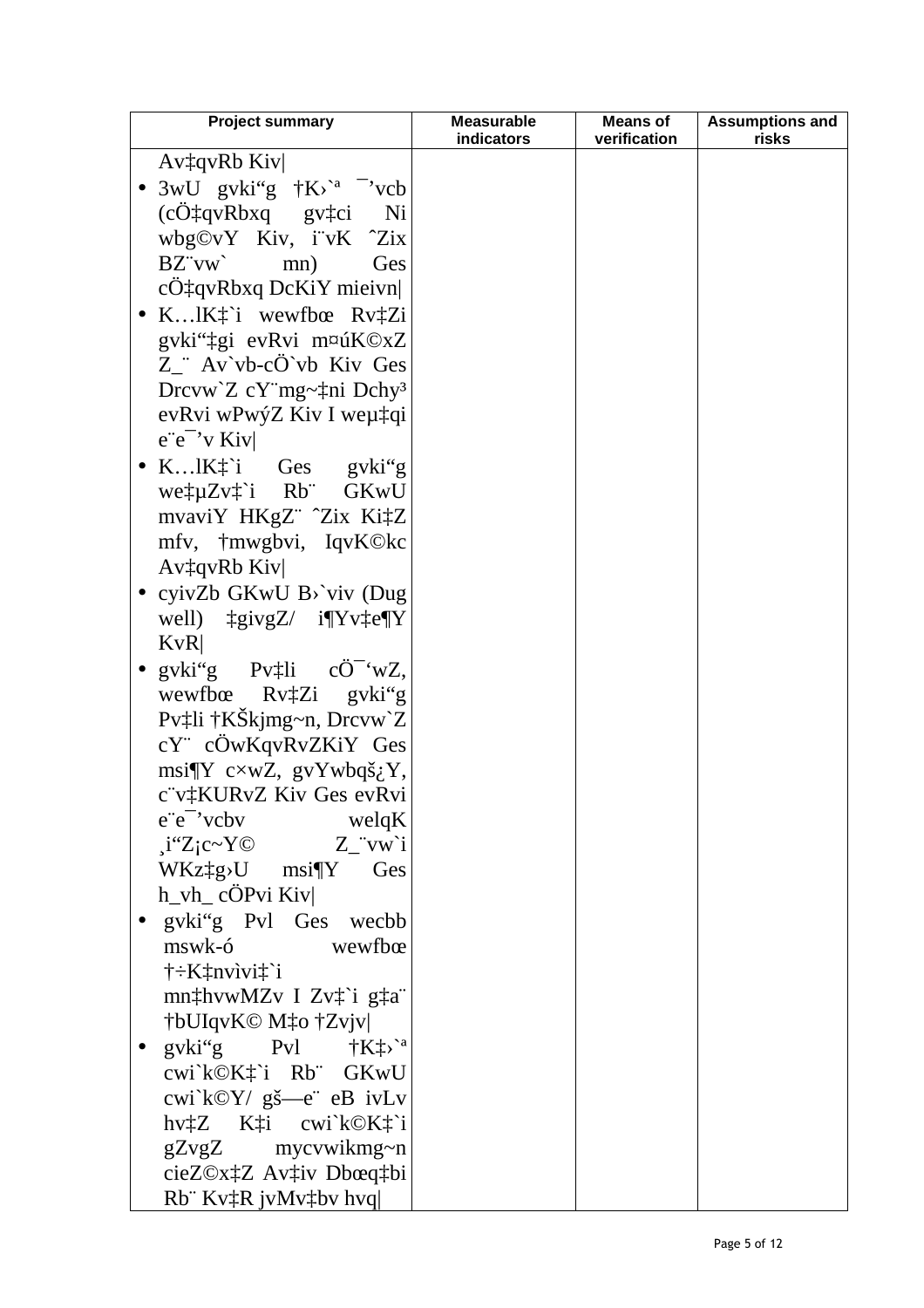## **4. Justification/Background:**

A large numbers of people both male and female those who are the inhabitants of the surrounding villages of Khadimnagar National Park. They have no economic activities, they are seasonally agricultural laborer and in lean period they have to depend on forest resources. They collect fuel wood, even sometimes produces coal inside the forest some of them are also engaged in illicit timber trafficking from the forest and sale all these articles in the local market only for maintaining their livelihood. If these people shall engage themselves in any economic manifestation like Mushroom Cultivation and have opportunity for marketing the product it will be helpful for their economic life then the overall pressure on the forest resources will be reduced. Thus the poverty will be elevated and enhance the economic activities of the local peoples. In such way forest resource will safe and degradation of forest will be less in percentage.

### **5. Description of the Proposed Project:**

There are two components of the proposed project. The major one will be of three months duration including 03 days practical training on Mushroom cultivation. Eight (08) male and twenty two (22) female VCF members are expected to participate in Mushroom cultivation farming. Participants will be trained by expert horticulturist on mushroom cultivation and establishing mushroom cultivation center. Oyster mushrooms, which grow on many substrates, are easiest and which can cultivate in the year round. Sylhet horticulture specialists also suggested for introducing Oyster mushrooms considering its feasibility at the locality.

Three cultivation centers will be established by 03 groups of participants at Khadimnagar landscape area. The project will provide initial support of seeds, cultivation shed and others support materials. High quality seeds and technical assistance are available with local Mushroom Samity.

The mushroom center will be located in a communicative area where every participant shall take part easily. After the project period the CMC will take initiative to continue the activity for long term sustainability.

There is opportunity of direct marketing of mushrooms at local farmers' markets, to restaurants, or in supermarkets is possible in many locations

The second one is to renovate and repair an old dug well (Indara) in the middle of village, that will create safe water facility for drinking and household and agricultural use. Currently the villagers are seriously suffering from water supply particularly in the dry season, and they collect water from far away from their village. Also, it will conserve the ancient heritage at the locality. It is expected that 120 households comprises of at least 650 people will be benefited from the dug well support.

**Objectives:** The objective of the project is to elevate the poverty and enhance the economic life of the people those who are the poor members of Village Conservation Forums (VCF) and have dependency on forest resources of KNP. Thus the pressure over forest and ecological degradation will be reduced. Over all it will increase the economic growth of KNP landscape area. The main focus of the project would be motivation, Training, Information dissemination, Technical and Financial assistance for preparation of culture/spawn cultivation, harvesting, storage, processing, packaging, marketing linkages with farmers to increase employment opportunities and generating income.

### **Final results:**

- 30 VCF members will be trained on mushroom cultivation.
- 03 mushroom cultivation centers will be established based on Khadimnagar National Park and it's Co-management Committee.
- Awareness on conservation issues among the stakeholders will rise in the landscape area.
- At least 40 households will be benefited through the "KNP Mushroom Cultivation" by supplying ingredients, products processing, carrying product, marketing etc.
- Through mushroom cultivation the participants will get opportunity to earn additional income of Tk. 100-120/- per day.
- It will reduce forest dependency and illegal logging, improved conservation of biodiversity, increased levels of tourism and visitation in the PA.
- Develop a long term agriculture based income generating activities in community level.
- Around 650 peoples will get safe drinking water through renovation of a Dug Well at Bahar Coloni village.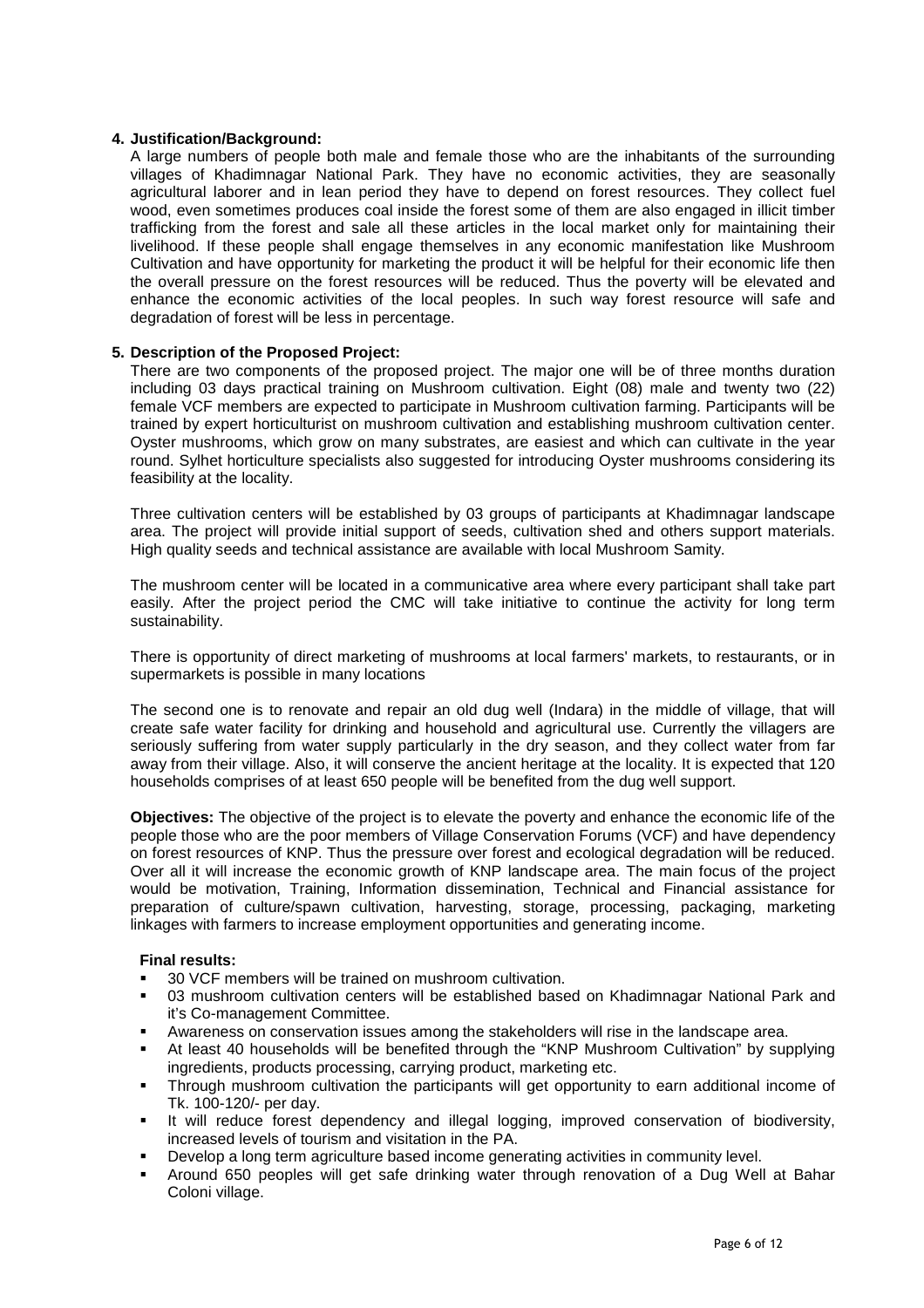- This will create a good reputation in landscape area of KNP about the activities of CMC.
- A cordial working relation and linkage will develop among the Forest Department, CMC, Horticulture center, Mushroom samity, local government organization and other stakeholders.

#### **Methods:**

Participatory approach will be followed in selection of the participants for establishing "KNP Mushroom Cultivation" project. Priorities would be given to Forest depended VCF members especially women, CPG member, small, marginal and landless farmers, rural youth etc. as they are the frontline soldiers for conservation. Final selection of eight male and twenty two female participants will be made by the CMC through meeting resolution.

Expert trainers will be hired from Horticulture center, Sylhet to conduct the training in a suitable venue. Participants will be trained by expert horticulturist on mushroom cultivation and establishing mushroom cultivation center. In this connection, the Mushroom cultivation group has to take membership affiliation under local Mushroom Development and Marketing Society. The training campaign will also be supervised by the CMC of KNP, Forest department and also IPAC authority.

Three cultivation centers will be established by 03 groups of participants at Khadimnagar area. The project will provide initial support of seeds, cultivation shed and others support materials. After the training the participants will engage to produce mushroom and arrange for marketing at Sylhet town by developing linkage with Mushroom Samity. These products would bear a trade logo of KNP. The mushroom center will be located in a communicative area where every participant shall take part easily. After the project period the CMC will take initiative to continue the activity for long term sustainability.

Also, the said dug well shall be repaired involving local labors that are expert for this sort of dug well repair. The renovation works may include, digging soil from lower portion of the dug well, cleaning and purification of water, set up a hand pump tube well, making surrounding platforms with drainage facilities, and providing cover on the dug well.

### **Activities:**

- Discussion and decision regarding LDF proposal in the CMC meeting.
- Feasibility study and consultation with Horticulturist.
- Proposal preparation, sharing with key stakeholders and proposal submission
- Beneficiaries selection; Forest depended VCF members especially women, GPG members, small, marginal and landless farmers, rural youth etc.
- Group formation, Mushroom cultivation samity formation.
- Formation of AIGA implementation committee involving Nishorgo Sahayak and CMO members.
- Training arrangement; Inauguration and accomplish 03 days training.
- Awareness generation, motivation and involvement of farmers in cultivation of Mushrooms.
- Providing technical and financial assistance to the farmers for developing Spawn/culture centers.
- Establishing 03 mushroom cultivation centers including house construction, making racks etc as required.
- Supplying of necessary ingredients and equipment.
- Maintenance of existing Dug well (Indara) in the village.
- Information dissemination to the farmers, tribal about the market available for different varieties of Mushrooms. Identification and arrangement of suitable market for the collected produce.
- Conducting meetings/ seminars/ workshops for providing common platform for farmers and marketers.
- Documentation and publication of useful information concerning preparation of Spawn/culture, techniques of cultivation of various types of mushroom, their semi-processing and preservation, quality control packaging and marketing.
- Networking and collaboration among the various stakeholders dealing with Mushroom Cultivation and marketing.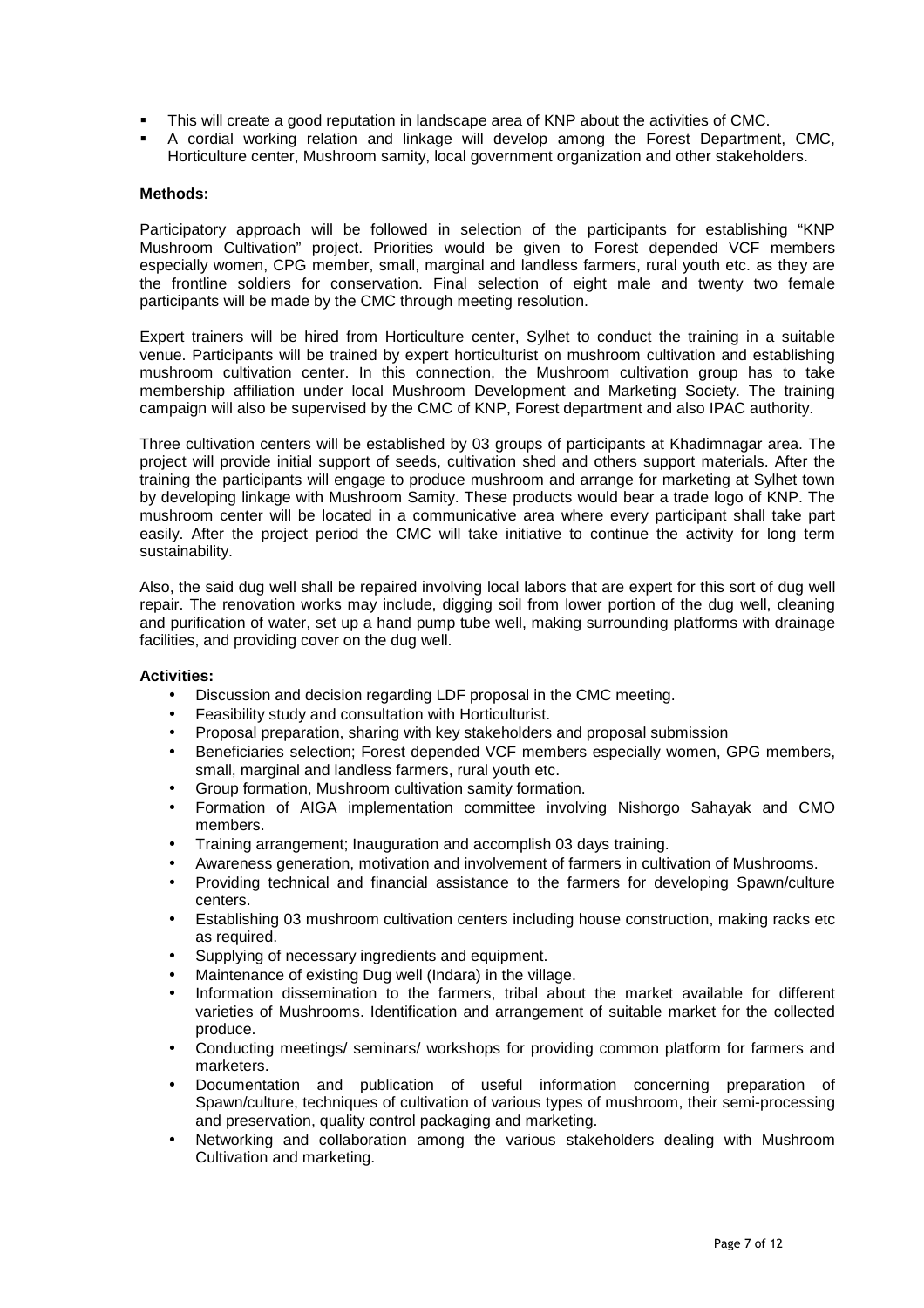## **Evaluation methodology:**

- The CMC members will monitor the work of the project.
- Different tools would be used to monitor the activities of the project by the CMC.
- Monthly work plan, weekly reporting, monthly reporting, quarterly reporting, and completion report will be done by the project people.
- A record register will be maintained by the CMC where relevant information will be kept.
- A visitor's book shall be kept so that visitors can write their comments during their visit to project site. Their feedback will be considered for further improvement of the project and its learning could be used during implementation of future project.
- IPAC staff will evaluate the quality of work of the project and arranges technical assistance
- Lastly a final evaluation will be done to see the quality of work done after the end of the project.

## **Communication and dissemination of results:**

| SI             | <b>Client/Target Stakeholders</b> | Way of dissemination/Method of communication             |  |  |  |
|----------------|-----------------------------------|----------------------------------------------------------|--|--|--|
| 1.             | General people                    | Through installing a signboard                           |  |  |  |
| 2.             | VCF members                       | Discussion during monthly meeting                        |  |  |  |
| 3.             | Journalist                        | Meeting with local journalist and sharing the activities |  |  |  |
| 4.             | <b>CMC</b> members                | Discussion during monthly meeting, Time to time visit to |  |  |  |
|                |                                   | the cultivation centers                                  |  |  |  |
| 5.             | Local govt. officers              | In monthly Co-ordination meting it will be shared.       |  |  |  |
| 6.             | <b>Local Government</b>           | Local Government representatives will be shared          |  |  |  |
| 7 <sub>1</sub> | Different stakeholders            | Conducting meetings/ seminars/ workshops for providing   |  |  |  |
|                |                                   | common platform for farmers, Mushroom samity and         |  |  |  |
|                |                                   | marketers.                                               |  |  |  |

### **6. Work plan:**

A detailed work plan with each activity is shown in the below table:

| <b>SI</b> | <b>Activities/ Sub Activities</b>                                                                             | <b>Month</b> |           |   |   |   |   |
|-----------|---------------------------------------------------------------------------------------------------------------|--------------|-----------|---|---|---|---|
|           |                                                                                                               | 1            | 2         | 3 | 4 | 5 | 6 |
| 1         | Discussion and decision regarding LDF<br>proposal in the CMC meeting.                                         | N            | N         |   |   |   |   |
| 2         | Feasibility study and consultation with<br>Horticulturist.                                                    | √            |           |   |   |   |   |
| 3         | Proposal preparation, sharing with key<br>stakeholders & proposal submission                                  | $\sqrt{}$    | $\sqrt{}$ |   |   |   |   |
| 4         | Beneficiaries selection                                                                                       |              | $\sqrt{}$ |   |   |   |   |
| 5         | Inauguration and accomplish 03<br>days<br>training.                                                           |              |           |   |   |   |   |
| 6         | Signboard setting                                                                                             |              |           | V |   |   |   |
| 7         | Mushroom cultivation and production                                                                           |              |           | V |   | V |   |
| 8         | Information dissemination                                                                                     |              |           | V |   | N |   |
| 9         | Publication                                                                                                   |              |           | V |   | N |   |
| 10        | Conducting<br>meetings/<br>seminars/<br>workshops for providing common platform<br>for farmers and marketers. |              |           |   |   | N |   |
| 11        | Marketing                                                                                                     |              |           | V |   | V |   |
| 13        | Supervision                                                                                                   |              |           | V |   | N |   |
| 14        | Monitoring                                                                                                    |              |           | V |   | N |   |
| 15        | Financial and progress reporting                                                                              |              |           | V |   | N |   |

### **7. Sustainability plan:**

To make the project sustainable a community based mushroom cultivation samity will be formed comprising of 30 beneficiaries participants. This samity will be linked with mushroom samabay samity at Sylhet having one membership of a potential farmer. This membership will ensure high quality mushroom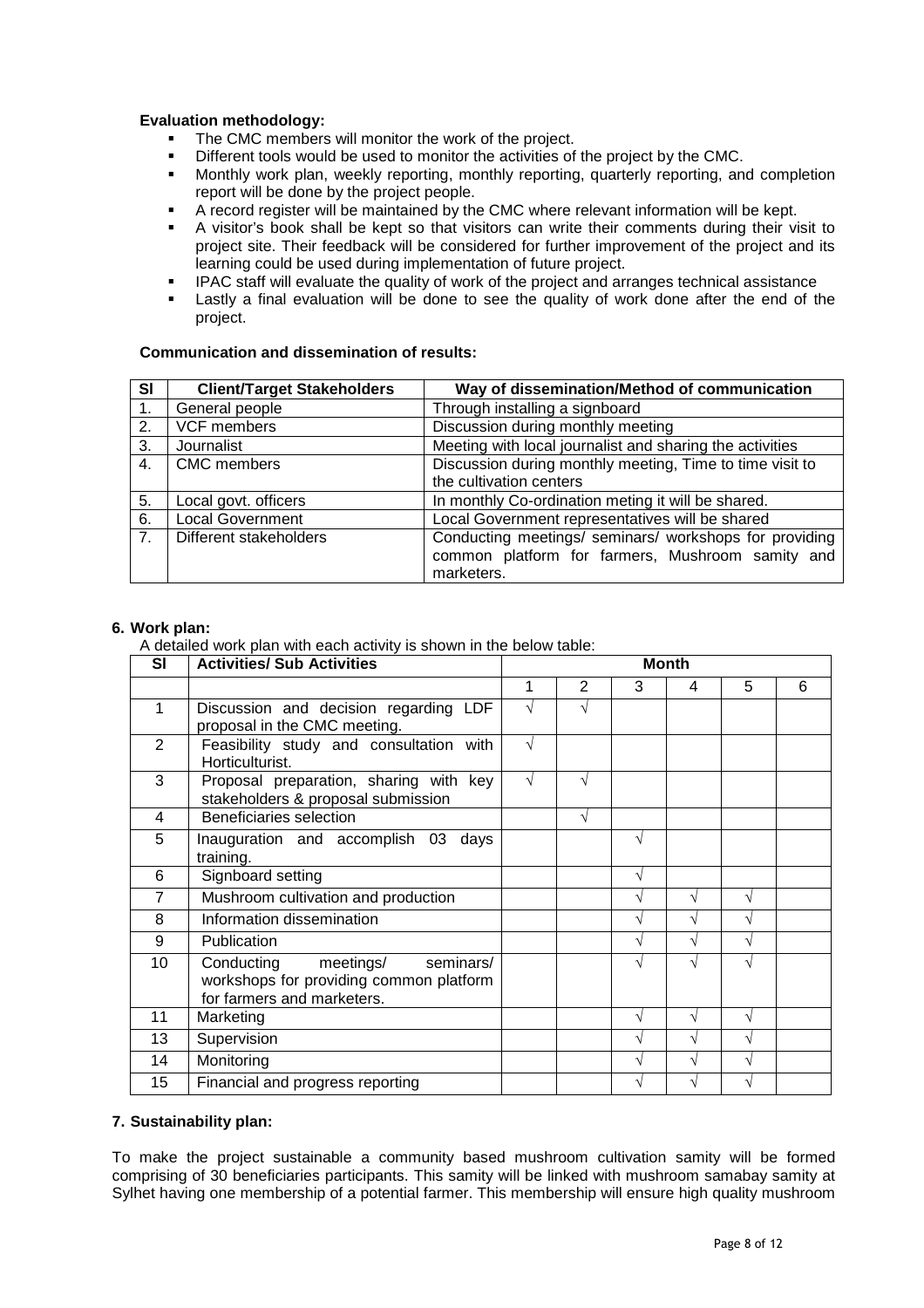seeds and other technical assistance from samiti regarding mushroom farming. Also marketing linkage will be established with the samabay samity and buyers.

It is expected that mushroom cultivation samity can sell their mushrooms or mushroom products directly to an end user; they will naturally receive a better price than sell to a wholesaler. Direct marketing of mushrooms at local level markets, restaurants, resorts, or in supermarkets is possible in many locations at Sylhet. When competing in local markets, excellent service, top quality, and consistent supply, rather than the lowest price, might win the sale. In any case, establishing a relationship with the buyer and reliably delivering a quality product are essential for this type of marketing.

The mushroom cultivation group will hold meeting on weekly and monthly basis, meeting findings and decisions will be recorded in a resolution book. The cultivation group will operate a bank account at nearby location which will jointly be operated with two signatories among the members. All kinds of incomes from memberships and from other sources will be deposited to the bank account.

Also initially, after selling of mushroom product in each time, at least 40% amount will be deposited to the bank account for future investment in procuring mushroom spawn and for maintenance of cultivation centers. Rest 60% sold amount will be distributed among the beneficiaries on the basis of production in each center. Another income source will be from spawn waste management and producing compost from it. All incomes from waste management will be deposited to same account as savings amount.

After the project period the mushroom cultivation samity will continue the activity with their own effort and the CMC will provide all sorts of supports to continue the activity for long term sustainability. The mushroom cultivation samity will be responsible to CMC of KNP and the CMC will have the rights to take any decision for the betterment of the samity and the project. Finally, Oyster mushrooms cultivation can become an integral part of a sustainable agriculture system for the locality, and the group can be a role model for other local villages for such AIG activities.

• **Budget:** (attached as separate Excel sheet)

## **8. Proposed Schedule for Fund disbursement:** insert rows as require

| <b>Installment for Project Activities</b> | <b>Periods</b><br>(Month/Year) | <b>Estimated</b><br>Costs | % of Grant<br>Amount |
|-------------------------------------------|--------------------------------|---------------------------|----------------------|
| $1st$ Installment                         | February 2011                  | 315.025                   | 80%                  |
| $2nd$ Installment                         | March 2011                     | 78.757                    | <b>20%</b>           |
|                                           | <b>Total Disbursement</b>      | 393.782                   | 100%                 |

### **9. Signature:**

 I, the undersigned Abdul Mazid Masum, Vice President of Co-management Committee, Khadimnagar National Park, Sylhet that is requesting financial assistance from the IPAC Small Grant component for the implementation of the proposed activity related to "KNP Mushroom Cultivation and Dug well renovation Project", certify that all the information in the grant application file is exact and correct.

Signature: ................................... Date: ...................................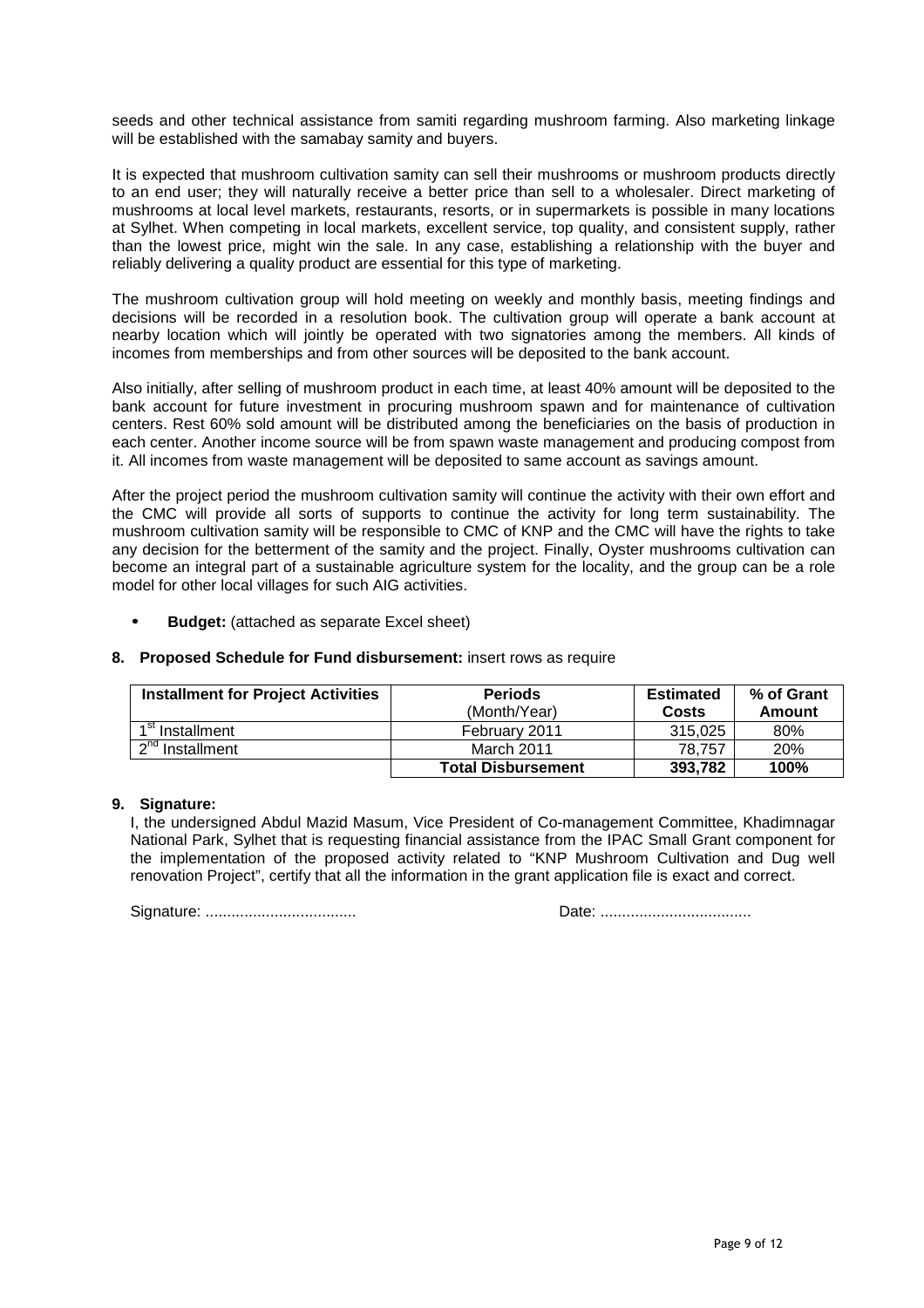## **INFORMATION ON THE ORGANIZATION**

Type of Organization (CMO/RMO/ECA/Others): CMO (CMC)

Date of foundation (D/M/Y): 19/10/2009

Address: Khadimnagar, Sylhet

Telephone Number:

E-mail (if any):

Contact Person: Abdul Mazid Masum Position with the organization: Vice President, Co-management committee, KNP Contact person's address: Khadim Tea Garden, Village: Khadimnagar

Upazila: Sylhet Sadar

Contact person's Telephone Number: 01712506349

Please list the Management Committee of the organization that will be involved in the implementation of the project. insert rows as require

| SI  | <b>Name</b>           | <b>Designation in organization</b> |
|-----|-----------------------|------------------------------------|
| 1.  | Mohibul Haque         | President                          |
| 2.  | A.K.M. Zahurul Haque  | Member-Secretary                   |
| 3.  | Abdul Mazid Masum     | <b>Vice President</b>              |
| 4.  | AZM Hasanur Rahman    | Member                             |
| 5.  | Md. Soab Ali          | Member                             |
| 6.  | Suga Rani Bashak      | Member                             |
| 7.  | Nantu Ranjan Singh    | Member                             |
| 8.  | <b>Mokbul Hossain</b> | Member                             |
| 9.  | <b>Abdus Shahid</b>   | Member                             |
| 10. | Surma Begum           | Member                             |
| 11. | Most. Safia Begum     | Member                             |
| 12. | Mokhlesur Rahman      | Member                             |
| 13. | Pradanya Chandra Nath | Treasurer                          |
| 14. | Abdul Jabber          | Member                             |
| 15. | Sree Tarun Patra      | Member                             |
| 16. | Sree Deben Patra      | Member                             |
| 17. | Md. Sayaduzzaman      | Member                             |
| 18. | Subinoy Bhattacharia  | Member                             |
| 19. | Rabin Singh           | Member                             |
| 20. | Md. Ali               | <b>Observer Member</b>             |
| 21. | Md. Abdus Sobhan      | <b>Observer Member</b>             |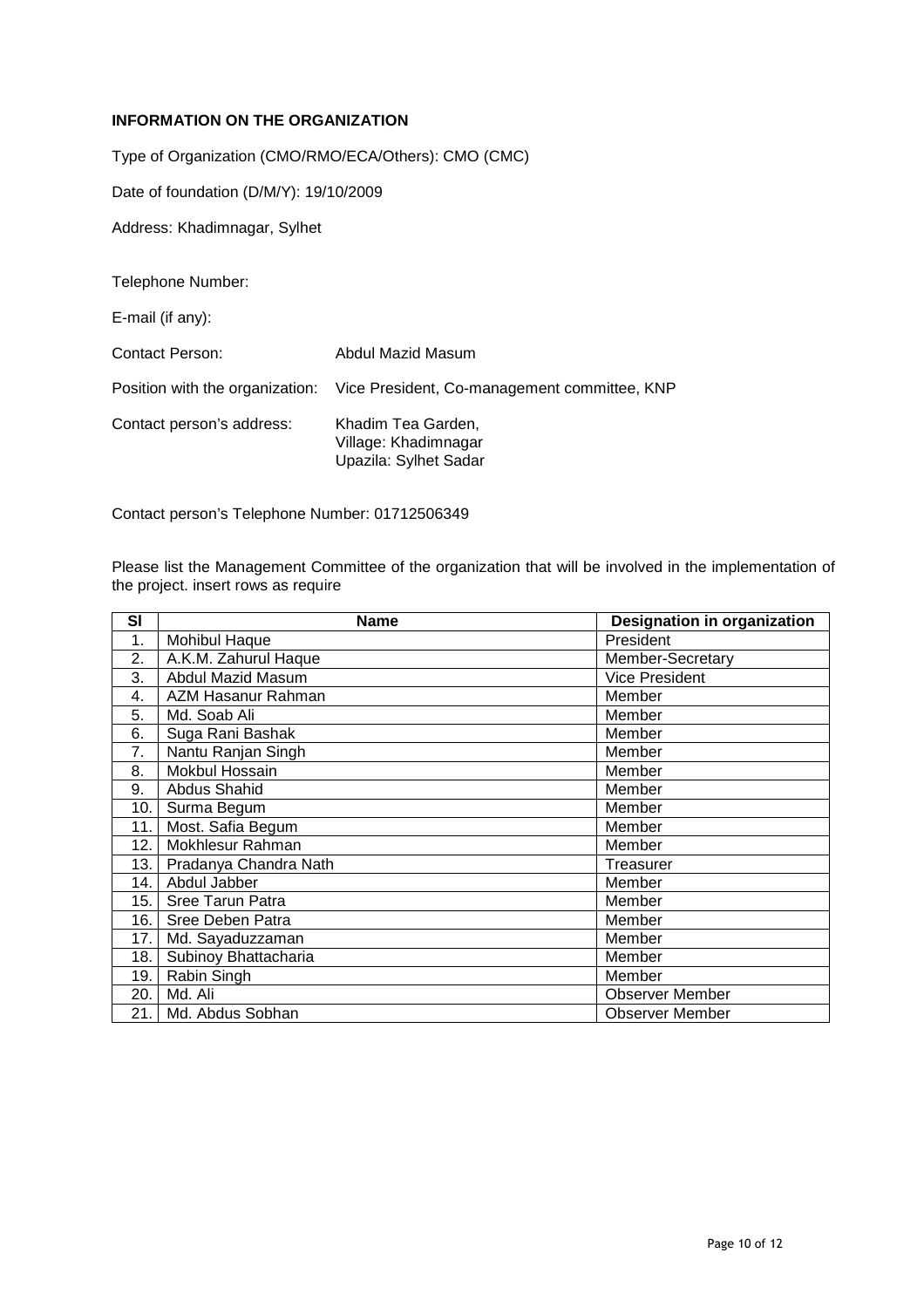Beneficiaries will be engaged in the project: Village and Union wise List of Beneficiaries, as per following table: insert rows as require

## Tentative List of Beneficiaries

Village: Bahor Colony Union: Khadimnagar Upazial: Sylhet Sadar

| SI                | <b>Name</b>          | Father's/Husband's      | Category  |                              | Age             |
|-------------------|----------------------|-------------------------|-----------|------------------------------|-----------------|
|                   |                      | <b>Name</b>             |           |                              |                 |
|                   |                      | Maharam Ali             | Male<br>м | Female                       | 45              |
| 1.                | Abul Kashem          |                         |           |                              |                 |
| 2.                | Hazera Begum         | W/O Hosen Mia           |           | F<br>$\overline{\mathsf{F}}$ | 35              |
| $\overline{3}$ .  | Nurunnahar Begum     | W/O Late Aynul Haque    |           |                              | 36              |
| 4.                | Humayun Kabir        | Late Abdul Motin        | М         |                              | 45              |
| 5.                | Kulsum Begum         | W/O Late Rahmat Ali     |           | F                            | 40              |
| 6.                | Rabeya Begum         | W/O Late Khurshed Ali   |           | $\overline{\mathsf{F}}$      | 31              |
| $\overline{7}$ .  | Rita Begum           | W/O Late Asad Ahmed     |           | $\overline{\mathsf{F}}$      | 40              |
| $\overline{8}$ .  | Zahera Begum (Abuni) | W/O Late Abdus Sattar   |           | F                            | 40              |
| 9.                | Rehena Begum         | W/O Muslim Mia          |           | $\overline{F}$               | 35              |
| 10.               | Rabeya Begum (2)     | W/O Late Chan Mia       |           | F                            | 45              |
| 11.               | Husen Mia            | Maharam Ali             | M         |                              | 48              |
| 12.               | <b>Ershad Mia</b>    | Mazu Mia                | М         |                              | 36              |
| 13.               | <b>Mokbul Ali</b>    | Late Hobibullah         | M         |                              | 60              |
| 14.               | Moti Mia             | Kanchan Mia             | M         |                              | 55              |
| 15.               | Rahima Begum (1)     | W/O Late Achir Ali      |           | F                            | 36              |
| 16.               | Sufia Begum          | D/O Rustom Ali          |           | F                            | 20              |
| 17.               | Rahima Begum (2)     | W/O Late Karim Mia      |           | $\overline{\mathsf{F}}$      | 40              |
| 18.               | Fatema Begum         | W/O Babul Mia           |           | $\overline{\mathsf{F}}$      | 35              |
| 19.               | Hasina Begum         | W/O Younus Ali          |           | F                            | 40              |
| 20.               | Kamela Begum         | W/O Awal Mia            |           | F                            | 25              |
| 21.               | Umia Begum           | W/O Late Somsu Mia      |           | $\overline{\mathsf{F}}$      | 57              |
| 22.               | Shahida Begum        | W/O Ilyas Ali           |           | $\overline{\mathsf{F}}$      | 35              |
| 23.               | Bulu Begum (Parvin)  | W/O Nur Alam            |           | $\overline{\mathsf{F}}$      | 30              |
| 24.               | Zahera Begum         | W/O Joynal Abedin       |           | F                            | 40              |
| $\overline{25}$ . | Abdur Rahim Shekh    | <b>Shekh Rafiq</b>      | M         |                              | 30              |
| 26.               | Rahima (3)           | W/O Shishu Mia          |           | F                            | 29              |
| 27.               | <b>Fazal Mia</b>     | Mahmud Ali              | M         |                              | $\overline{32}$ |
| 28.               | Ahmadi Begum         | W/O Ayin Ali            |           | F                            | 28              |
| 29.               | Amina Begum          | W/O Late Habibur Rahman |           | F                            | 56              |
| 30.               | Gulbahar             | W/O Shafiq Mia          |           | F                            | 50              |
|                   | Total                |                         | 08        | 22                           |                 |